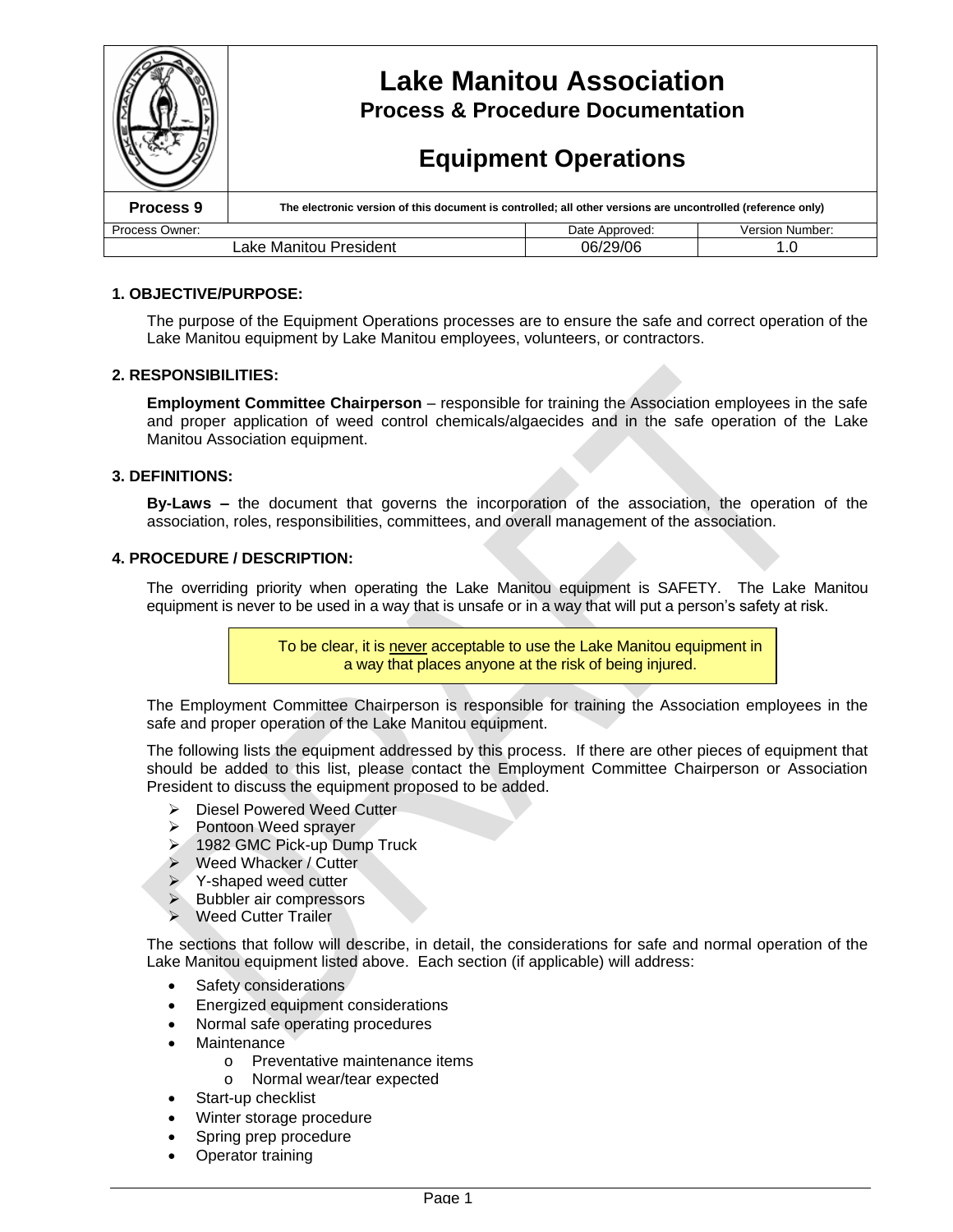

- Other considerations (e.g. weedcutter in/out)
- Equipment personality and quirks
- Lessons learned

**Weed Cutter:** The biggest and most complex piece of equipment owned by the Lake Manitou Association is the diesel powered weed cutter. The weed cutter's primary purpose is to safely cut and remove aquatic weeds in Lake Manitou. The following sections will detail the safe operation of the weed cutter. (Include pictures where appropriate)

**Safety considerations –** a life jacket or floating cushion is to be carried on the weedcutter at all times in a location that would facilitate ready access in the case that the weedcutter is no longer seaworthy. Other safety considerations is taking along a self contained compressed air horn to alert people on shore and a cell phone to call for help or to report problems.

**Energized equipment considerations –**the weedcutter is powered by a diesel motor that operates a hydraulic pump/system. During normal operation, this hydraulic system operates the cutter head, propulsion system, and anchoring system though a series of operator controls. This hydraulic system has the ability to store limited hydraulic pressure after the pump has stopped. This stored pressure is sufficient to operate the cutter head or other hydraulic component for a few seconds and could cause injury if such operation were unexpected / unanticipated. Before working on components of the equipment that could cause injury if operated, the person working on the weed cutter should de-energize the system by….

## **Normal safe operating procedures -**

Preflight Verification:

- Assessment of seaworthiness
	- is it taking on water

Pre-ignition checks

- oil level
- fuel level
- hydraulic leaks
- bilge pump operation
- Safety Equipment checks
	- vest
	- horn
	- lights
	- cell phone
- Engine Starting

Verification of Hydraulic operation

Verification of weedcutter maneuverability

- Start
- Stop
- Turn

What to do if any of the preflight checks fail

- go/no go decision
- communications

In-flight Verification:

Verification of proper weed cutting operation

• Weed cutting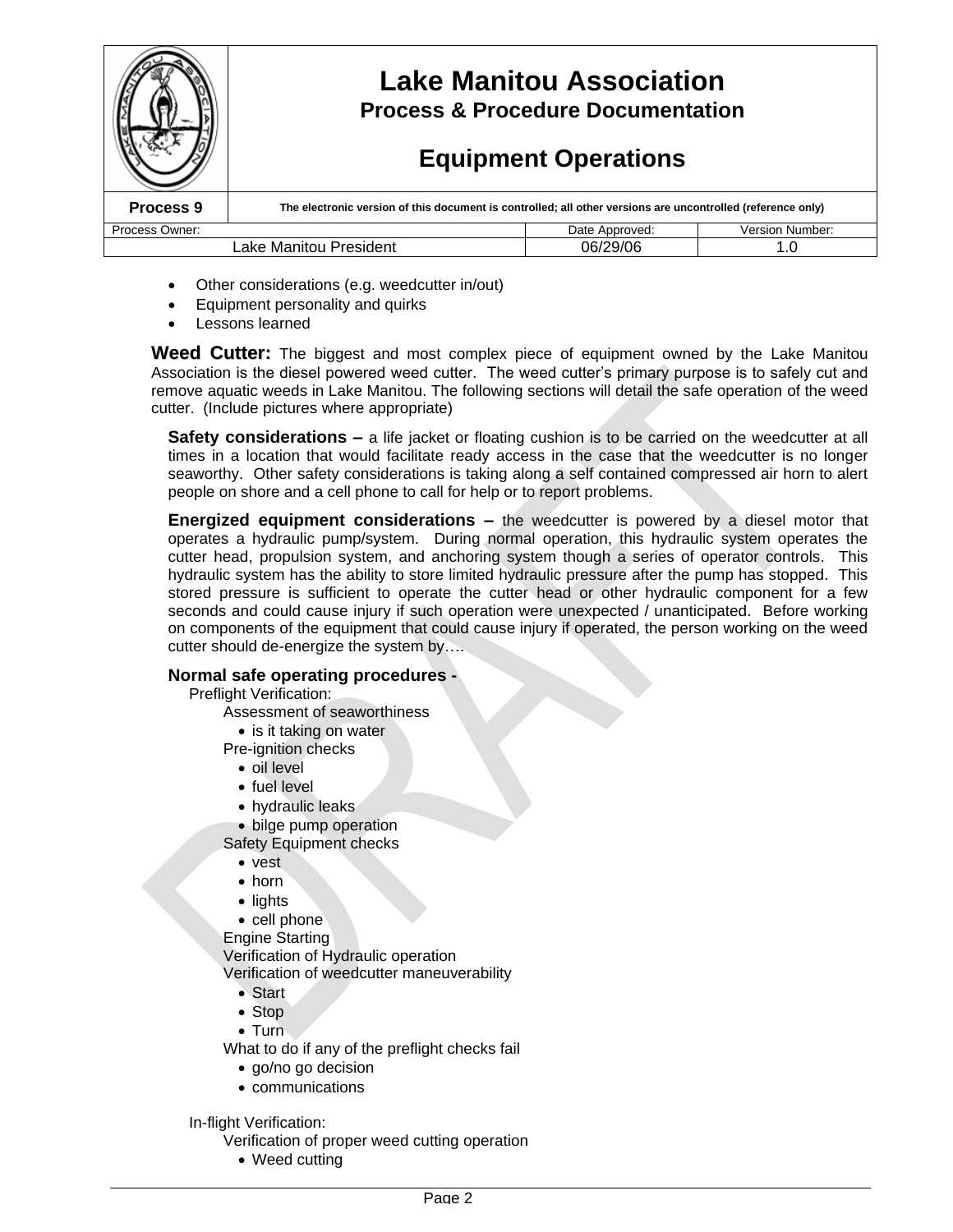|                        | <b>Lake Manitou Association</b><br><b>Process &amp; Procedure Documentation</b><br><b>Equipment Operations</b> |                |                        |
|------------------------|----------------------------------------------------------------------------------------------------------------|----------------|------------------------|
| Process 9              | The electronic version of this document is controlled; all other versions are uncontrolled (reference only)    |                |                        |
| Process Owner:         |                                                                                                                | Date Approved: | <b>Version Number:</b> |
| Lake Manitou President |                                                                                                                | 06/29/06       | 1.0                    |

- Weed discharge
- Procedure to dislodge a foreign object from the cutter bar
	- what tools to use
	- who to call for help
	- what if help is not available
	- how to de-energize the system
- how to verify that there is no unspent hydraulic pressure that could sever a finger Considerations when working with a partner

Unsafe behaviors that could get someone injured

What to do if the weedcutter becomes stuck on an underwater obstacle or beached What to do if an Association member's property is unintentionally damaged Loss of power

Other things that have or could likely go wrong and how to prevent or guard against it

- run out of fuel
- low oil pressure
- blows smoke
- vibrations, rattles, noises

### Landing:

Docking procedure Shutdown procedure de-energizing the system Preventative maintenance Equipment care / tarping

### **Maintenance -**

### **Preventative maintenance items -**

**Normal wear/tear expected -**

**Start-up checklist -**

**Winter storage procedure -**

**Spring prep procedure -**

**Operator training -**

**Other considerations (e.g. weedcutter in/out) -**

**Equipment personality and quirks -**

**Lessons learned –**

**Pontoon Sprayer:** The pontoon sprayer's primary purpose is to apply chemicals and aid in the physical removal of aquatic weeds (raking) in Lake Manitou. There are three primary considerations in operating the pontoon sprayer: safe pontoon motor operation, safe sprayer motor operation, safe sprayer operation. The following sections will detail the safe operation of the pontoon sprayer system. (Include pictures where appropriate)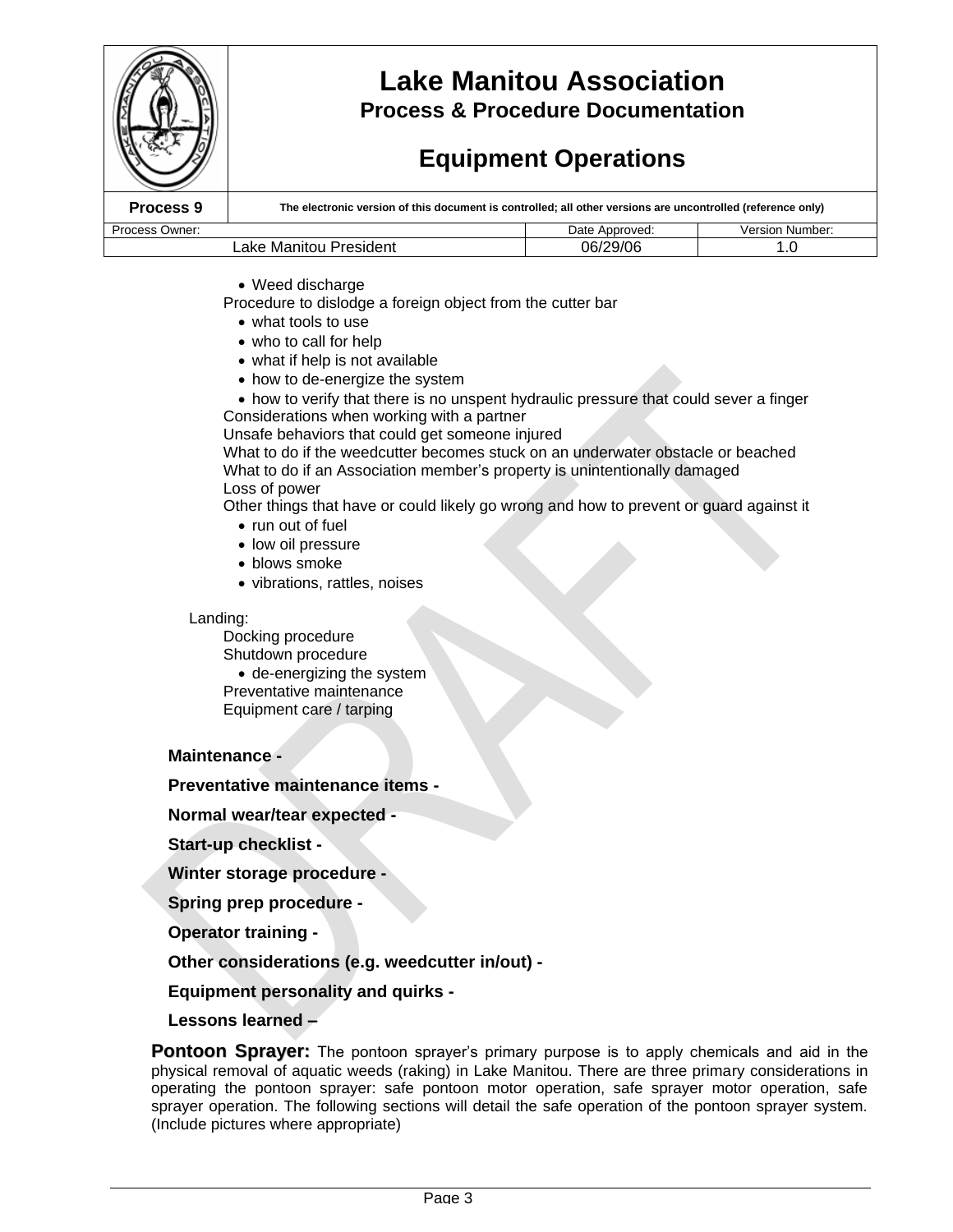

## **Lake Manitou Association Process & Procedure Documentation**

# **Equipment Operations**

| Process 9              | The electronic version of this document is controlled; all other versions are uncontrolled (reference only) |                |                 |
|------------------------|-------------------------------------------------------------------------------------------------------------|----------------|-----------------|
| Process Owner:         |                                                                                                             | Date Approved: | Version Number: |
| ∟ake Manitou President |                                                                                                             | 06/29/06       |                 |

## **Normal safe operating procedures -**

## **Maintenance -**

## **Preventative maintenance items -**

**Normal wear/tear expected -**

**Start-up checklist -**

**Winter storage procedure -**

**Spring prep procedure -**

**Operator training -**

**Other considerations (e.g. weedcutter in/out)**

**Equipment personality and quirks -**

## **Lessons learned –**

## **5. REQUIREMENTS / NOTIFICATION:**

The equipment is to be used only by individuals trained on their safe operation and that can ensue they will operate them safely.

The driver of the Pick-up dump truck must have a current drivers license in the State of Michigan and have no outstanding wants or warrants from the State of Michigan or local community law enforcement jurisdictions.

The user of the diesel weed cutter and Y-shaped weed cutter must be by someone responsible enough to ensure safe operation.

## **6. REFERENCES, SUPPORTING PROCESSES, AND TOOLS:**

- Lake Manitou Weed Control (process 6)
- Lake Manitou Equipment Usage (process 2)
- Lake Manitou Administrative Processes (process 7)
- Equipment Maintenance Schedule and Forms
- Equipment Problem Reporting Process and Forms
- Accident / Safety Incident Reporting Process and Forms
- Equipment Safety Training Process and Forms

### **7. KEY CRITICAL SUCCESS FACTORS:**

- All personal must be instructed on the safe operation of the equipment prior to first use.
- All equipment guards, that are to be in-place for safety, must be present before operation of the equipment.
- Equipment must be maintained to ensure safe operation.